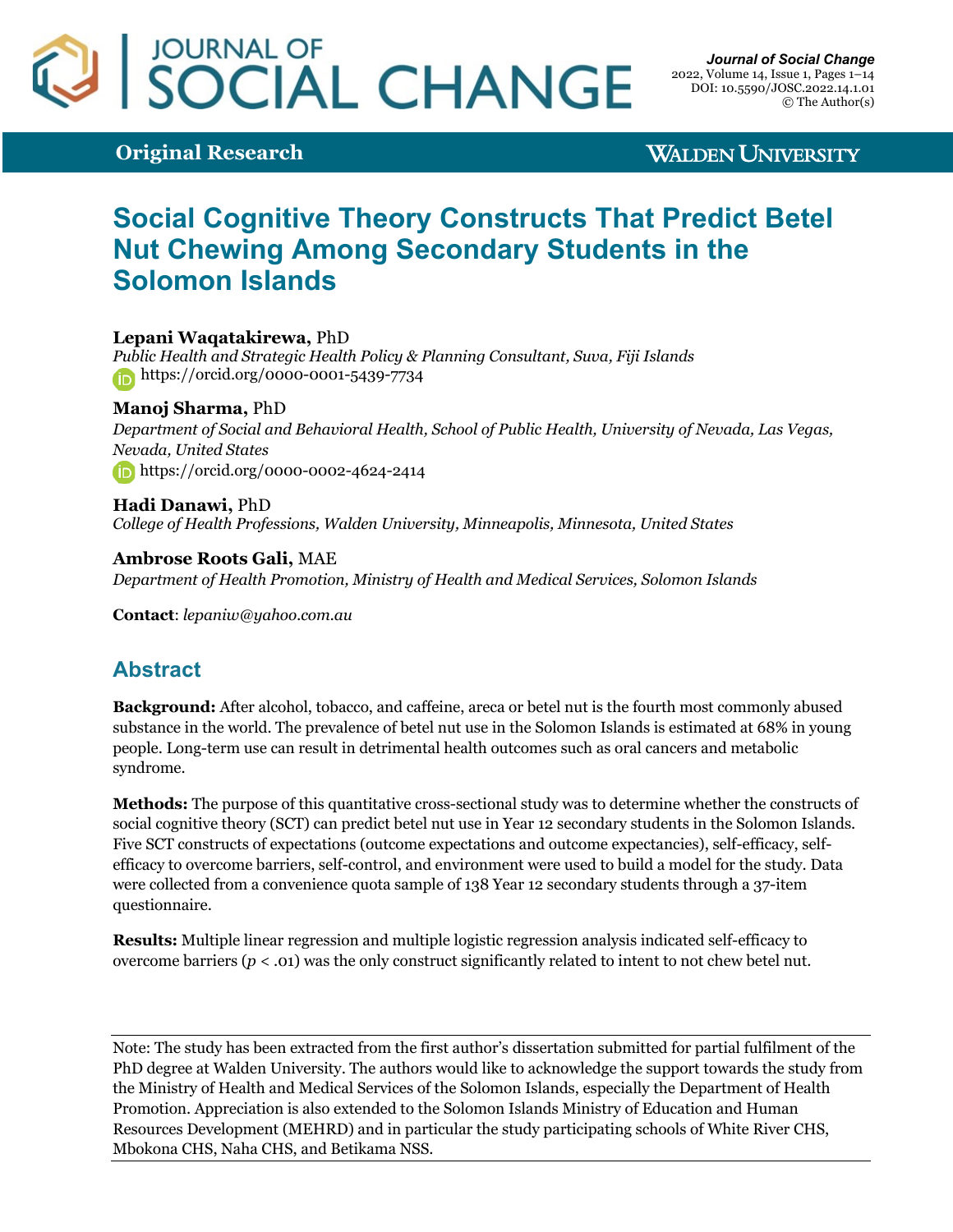**Conclusion:** Social cognitive theory (SCT) was weakly predictive with low explained variance for not chewing betel nut in secondary students. Research findings contribute to knowledge useful for developers of school health programs and researchers working on strategies to improve intervention actions to reduce betel nut use. The SCT could be bolstered by newer theories like the integrative model or multi-theory model (MTM) of health behavior change for designing educational interventions aimed at limiting betel nut use in young people, especially school students.

**Keywords**: *Betel nut, health promotion, social cognitive theory*

**Date Submitted**: November 21, 2021 | **Date Published:** April 25, 2022

#### **Recommended Citation**

Waqatakirewa, L., Sharma, M., Danawi, M., & Gali, A. R. (2022). Social cognitive theory constructs that predict betel nut chewing among secondary students in the Solomon Islands. *Journal of Social Change, 14*, 1–14. https://doi.org/10.5590/JOSC.2022.14.1.01

## **Introduction**

Betel nut has been widely used for various purposes by indigenous communities in many regions of the world. Chen and Waigandt (2009) reported that betel nut chewing is popular and widespread in tropical and subtropical areas, including Africa, India, Pakistan, Nepal, South East Asia, Southern China, Taiwan, and the Pacific islands, especially New Guinea, Solomon, and Guam. The extension of betel nut use to other regions of the world has been linked to the immigration of indigenous communities from countries with a high prevalence of use (Beecher et al., 1985). Sullivan and Hagen (2002) reported that after tobacco, alcohol, and caffeine, betel or areca nut is the fourth most commonly used substance of abuse in the world.

Although the areca palm and betel vine grow well in the Pacific Islands region, the World Health Organization (WHO, 2012) stated that the Solomon Islands and the northern islands of Vanuatu are the southernmost extensions of the betel nut chewing habit. In the Solomon Islands, the prevalence of betel quid chewers in the adult population was estimated at 76.8% (Tovosia et al., 2007). In young people, 15–24 years of age, Quinn et al. (2017) reported a prevalence of current betel nut users at 88%. This high prevalence rate is similar to that recorded (63.4%) in secondary students on the Pacific Island of Saipan in Micronesia (Oakley et al., 2005).

Researchers have made several observations concerning betel nut uptake and ongoing use. Ghani et al. (2011) identified that gender, age, ethnic group, and smoking history were factors that influenced the development and cessation of betel chewing behavior. In addition, the age of initiation to betel nut use has been an important factor for consideration about cessation strategies and for assessing long-term complications of use. In the Solomon Islands, Tovosia et al. (2007) reported that in the young generation, men started betel quid chewing early at 13.2 years and women at 14.7 years. However, Toyosia et al. concluded that in the older generation, betel quid chewing started much later, at 18.8 years for men and 18.2 years for women. Investigating the age of betel nut use initiation in Taiwan, Guo et al. (2013) reported that betel nut initiation occurred as early as 13 years. Guo et al. also stated that many of the betel nut users progressed to consume alcohol and smoke cigarettes at around the same age.

The association between betel nut use and tobacco or alcohol use is well recorded in the literature. Wen et al. (2005) reported that nearly 93% of Taiwan's betel nut users were also smokers, and users either began smoking first or took up both habits simultaneously. The WHO (2012) stated that the aggressive marketing of tobacco products had resulted in increased use and also use in combination with betel nut. Tobacco use with betel nut use occurs when tobacco is added to the betel quid or smoking occurs with betel nut chewing (WHO, 2012). In a study of health-promoting behaviors in Taiwan, Guo et al. (2013) found that betel nut chewers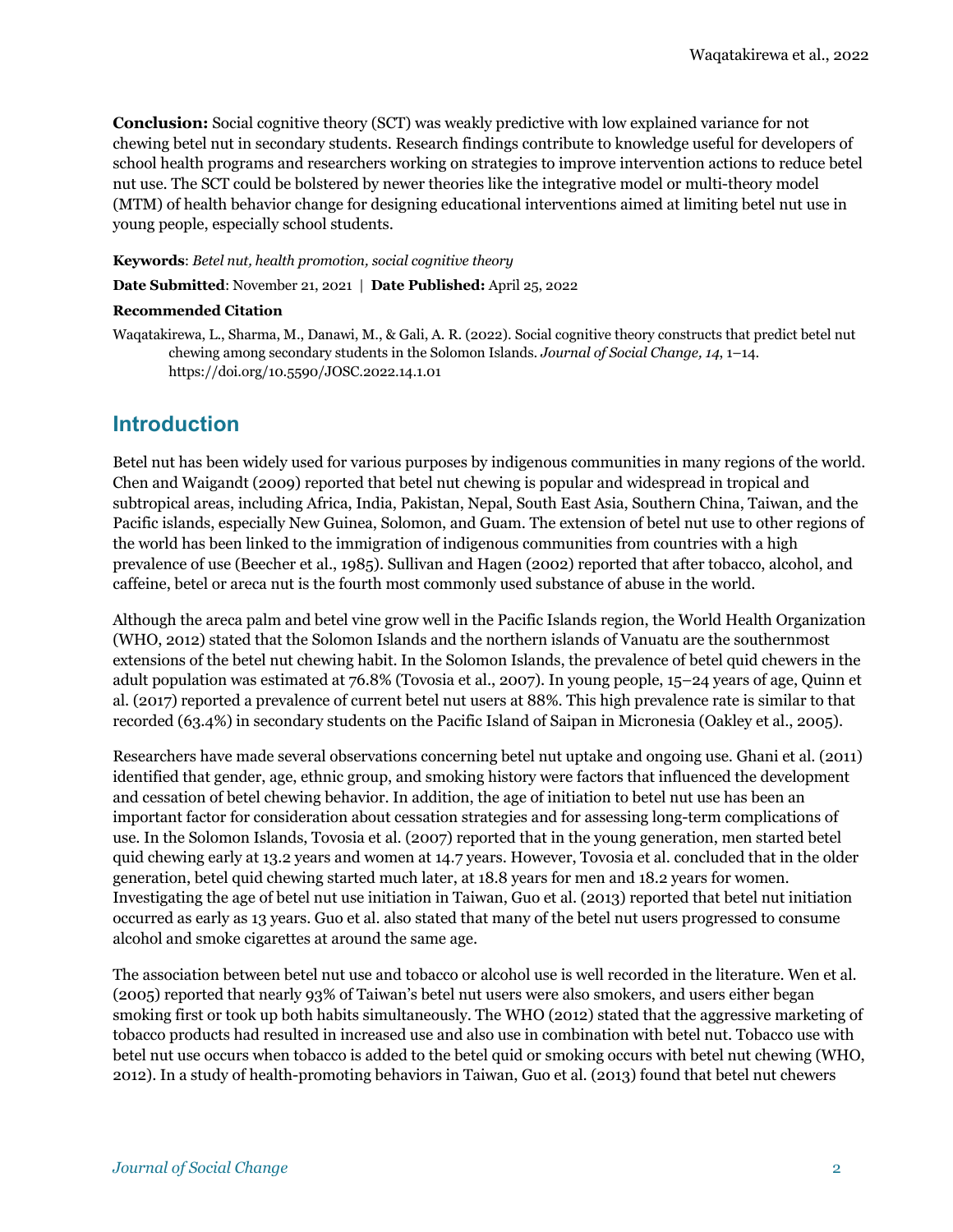were more likely to smoke cigarettes and consume alcohol and have poor health-promoting behaviors, including poor oral hygiene.

Betel nut chewing is a major health and social problem in the adolescent and adult age groups. Of the medical complications associated with chronic betel nut use, oral submucous fibrosis, which is a precancerous condition, is the most prominent and common to all regions of betel nut use (Aziz, 2010). The International Agency for Research on Cancers (IARC) has classified the areca nut as a carcinogen under Group 1 in its cancer risks classification (IARC, 2004).

Betel nut use is legally unregulated in most countries with a high prevalence of use. In the Pacific Island countries, documented policies and laws developed were mostly concerning the spitting of betel nut quid in public places, especially in health care facilities and schools (WHO, 2012). The WHO (2012) also reported that the Marshall Islands 2010 law to ban the importation, distribution, and sale of betel nut in the country was about the unsightly spitting habit and the expectorated by-products of betel nut quid. Controlling betel nut use through taxation has been another strategy explored by countries. Chen et al. (2001) reported the existence of cross-price elasticity of betel nut and cigarette consumption in Taiwan, where a proposed betel nut health tax could reduce cigarette consumption. Chen et al. further stated that the betel nut tax, once enacted, could provide an additional platform for harm-reduction strategies in relation to cigarette consumption. Legalized control measures and enhanced health-promotion strategies against betel nut use are important components in national efforts to reduce betel nut use in the general population, especially in young people. Apart from health education and health promotion, government policies and regulations can also reduce and limit betel nut use.

Socioeconomic factors linked to betel nut production and use will influence control efforts. Many communities have benefited from the cultivation, marketing, and sales of betel nut and its products. In India, the high market demand for betel nut necessitated improved cultivation practices for areca palm along with recruitment of a permanent labor force to tend to the trees. However, to affect individual consumption, Croucher and Islam (2002) proposed that changes should occur in social and economic policies that could negatively affect cultivation and marketing practices. Furthermore, because betel nut is often used in combination with other substances such as alcohol and tobacco, the marketing of these substances could also influence betel nut uptake and use (Wen et al., 2005).

There are a few health education interventions on betel nut use documented in the literature. Wang et al. (2007) discussed the effects of a prevention intervention for betel nut chewing in school and concluded that health education could enable students to select better options than betel nut use. Social behavioral theories to predict behavior in health education and intervention programs have also been used. The health belief model (HBM) and the social cognitive theory (SCT) are popular theories in health education and have been used to strengthen intervention strategies in health promotion. Tareg et al. (2015) used the HBM in Yap, Micronesia to explore perceptions of tobacco use and betel nut chewing. Their study determined that because of perceived social and withdrawal problems, most adults felt quitting would be difficult (Tareg et al., 2015). In addition, Dai and Sharma (2014) used the SCT to predict prevention behaviors of childhood obesity for elementary school students in Taiwan. According to Dai and Sharma, the study asserted that the SCT could provide a useful basis for preventive health programs specific to the group. The use of theory, including the SCT, to predict behavior in betel nut use has not been tested and reported in the literature.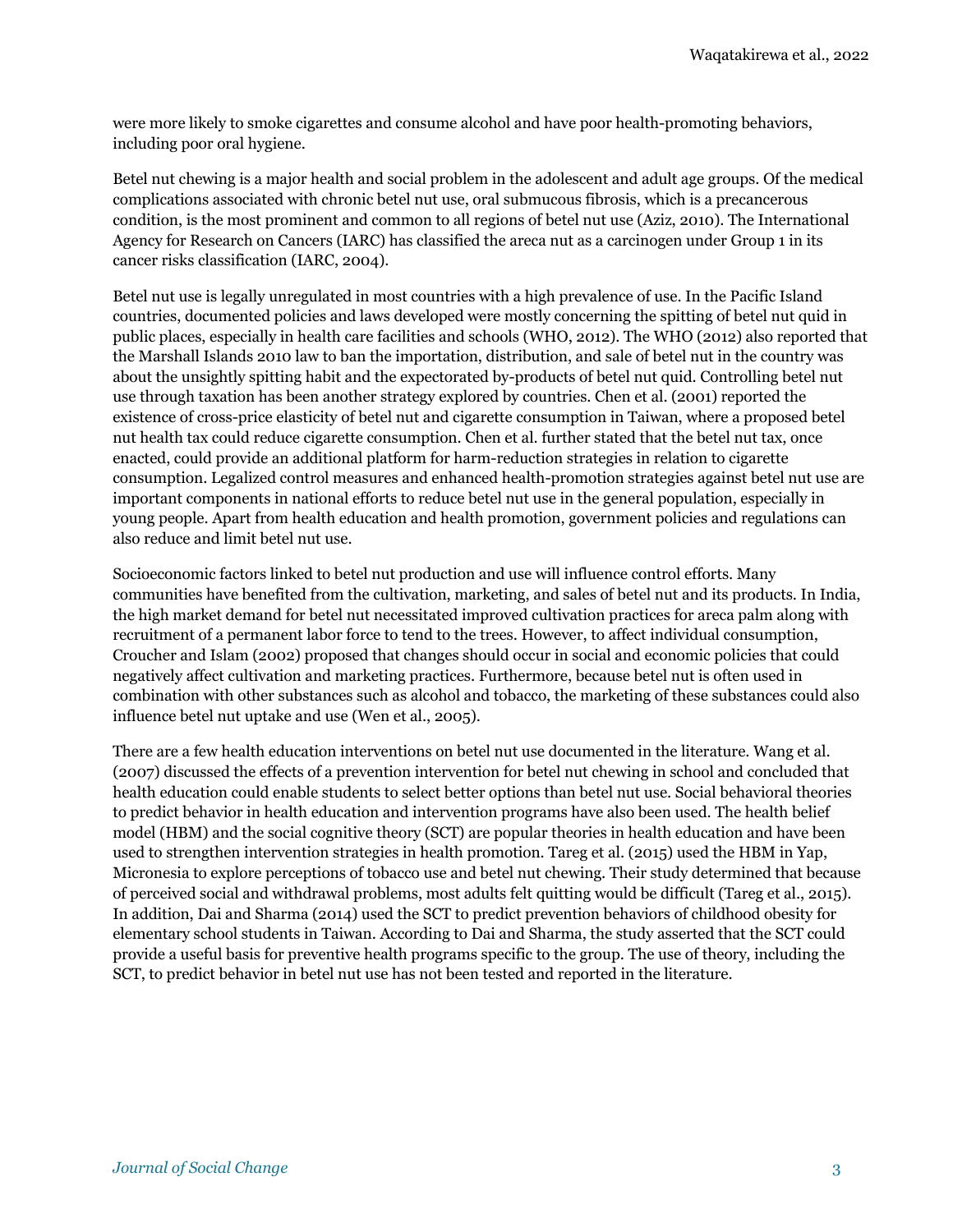## **Methodology**

#### **Design, Population, and Sample**

The design for this study was cross-sectional, with data collected over 3 months in 2018. The research was conducted in the Solomon Islands and involved secondary school students in Year 12 attending school in the education district of Honiara. We first obtained approvals from the Walden University IRB, endorsement from the national research committees of the Ministry of Health and Medical Services, and the Ministry of Education and Human Resource Development for the research. For community-administered high schools, their administrations also gave their approval for the study. To protect the participants, we did not collect identifying information, such as names or other identifiers. Parental consent was required from students under 18.

Lipsey and Wilson (1993) stated that regarding effect size, utilization of information from previous and similar studies could provide an estimation for the value to be used, and, if none are available, the researcher could make a medium effect size. With no previous studies conducted on predicting behavior on betel nut use using the SCT constructs, the medium effect size of 0.15 was used for calculation. Using G\*Power and the parameters of (a) effect size of 0.15, (b) power of 0.95, (c) alpha level of 0.05, and (d) predictors of 5, we identified the sample size of 138. This sample number was inflated by 10% for any potential missing data, thus yielding an a priori sample size of 152. The sample size was adequate as the study population number of 138 was well above the minimum of 100 recommended for regression with five predictor variables. Stoltzfus (2011) stated that a more stringent ''rule of thumb'' of 20 outcomes per independent variable tends to improve model validity. This number was satisfied for the regression from the study population number.

For the study, we undertook a quota convenience sampling procedure on the population size of 152 students of four randomly selected schools in one education district. Convenience sampling is a non-probability sampling method useful for theory testing and allowing non-respondents to be considered for generalizability (Bennett et al., 2018; Cooper et al., 2016). The inclusion criteria for participation in the study were: a 12thgrade student in the selected high school located in the chosen school district who had either given consent or assent or had parental consent. The students also attended a briefing session on the survey objectives, including the benefits and use of the research findings. Exclusion criteria of participation were those students that do not meet the inclusion criteria and those that did not provide complete answers to any one of the listed questions in the survey questionnaire.

The primary construct of SCT is self-efficacy, which is behavior-specific confidence in one's ability to influence one's habits. Expectations are a function of outcome expectations or anticipatory outcomes of a behavior and outcome expectancies or the value that a person places on a given outcome. Self-control involves setting goals that are proximal and distal and set the course for change. The environment construct was reflected as situations of social and physical support for the behavior of not chewing betel nut.

#### **Instrumentation**

The development of and the formulation of the basic structure of the research instruments were made following reviews of similar studies that used the SCT to predict behavior in school students. Established instruments for substance use such as alcohol, tobacco, and hard drugs were also reviewed. In the research instrument development, key items under the SCT constructs were adapted from studies predicting behaviors. A panel of experts reviewed and approved the final research instrument pertaining to face and content validity.

A pilot study was conducted in a high school in the same education district to evaluate the reliability and validity of the self-designed research instrument. A class consisting of 30 students in the age group 16–17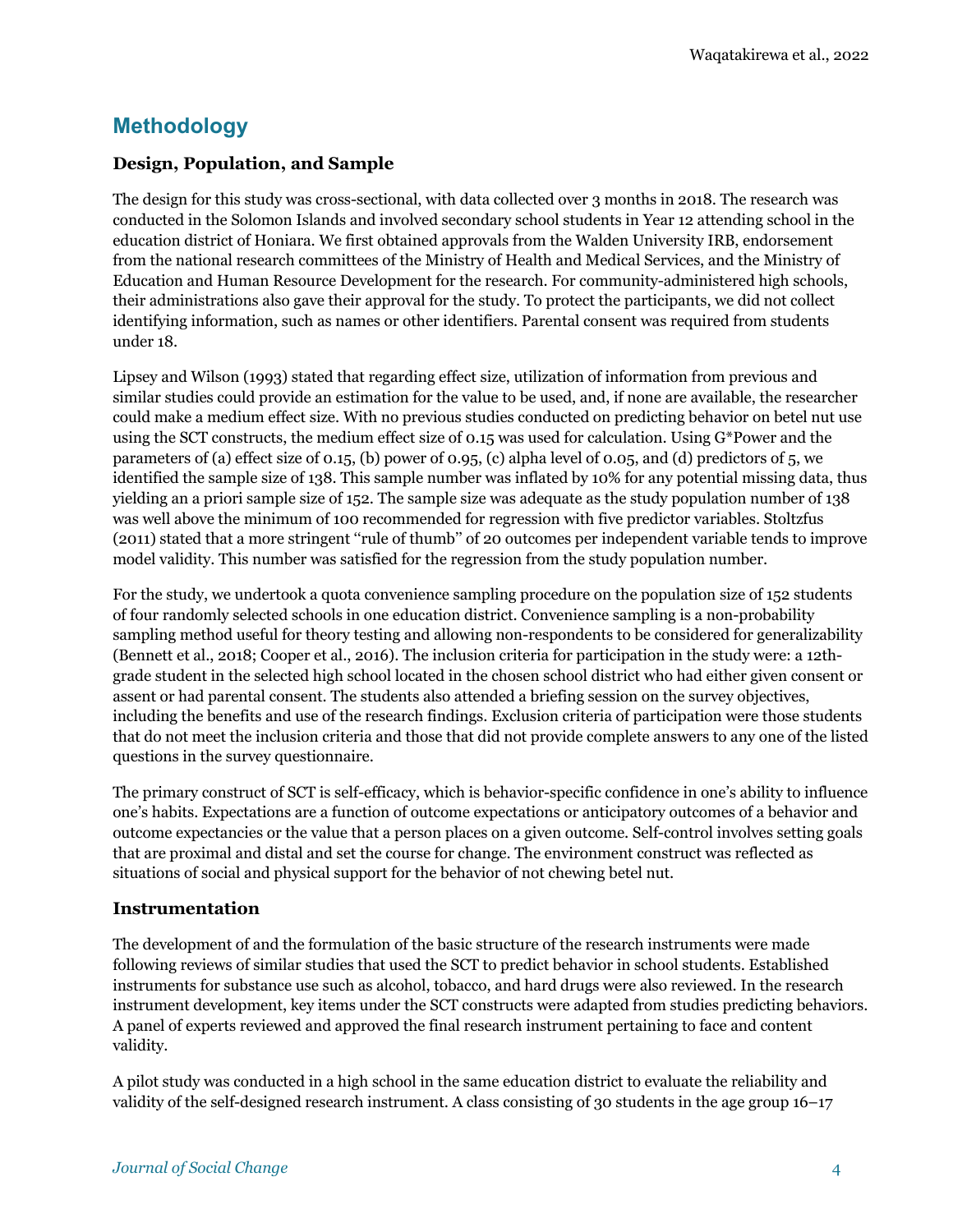years old participated in the pilot study. Test–retest of the instrument was administered for stability reliability, whereas Cronbach's alpha test to assess internal consistency of each SCT construct was undertaken to ascertain internal reliability. In addition, the Cronbach's alpha test was repeated in the main study as the sample size was small  $(n = 138)$ . In relation to the Flesch–Kincaid readability tests, the research instrument yielded the ease score of 77.1 with a Flesch–Kincaid grade level 7 comprehension.

Outcome expectations construct about not chewing betel nut was operationally defined as the anticipated outcome benefits perceived by the high school students from having better health, improved class performance, improved physical endurance, having cleaner teeth, and eating school lunches better. Outcome expectations subscale was a five-item scale measured using a  $5$ -point Likert-type scale ( $o =$  Never,  $1 =$  Hardly Ever, 2 = Sometimes, 3 = Almost Always, 4 = Always). The score of outcome expectations was included and analyzed with outcome expectancies to provide the overall score for the construct of expectations.

Outcome expectancies construct about not chewing betel nut was operationally defined as the high school students' personal value placed on having better health, improved class performance, improved physical endurance, having cleaner teeth, and eating school lunches better. Outcome expectation subscale was a fiveitem scale measured using a 5-point Likert-type scale ( $o = Not Important$ ,  $1 = Slightly Important$ ,  $2 =$ Moderately Important,  $3 = \text{Very Important}, 4 = \text{Extremely Important},$  and the ratings were multiplied and summed. The score of expectations (outcome expectations x outcome expectancies) ranged from 0 to 80 and was a metric score.

Self-efficacy in not chewing betel nut was operationally defined as the confidence of a high school student in finding solutions to stressors and tempting events to betel nut chewing. Self-efficacy subscale was a five-item scale measure using 5-point Likert-type scale ( $o = Not$  at All Sure,  $1 =$  Slightly Sure,  $2 =$  Moderately Sure,  $3 =$ Very Sure, 4 = Completely Sure). The score was summed across five situations, with the resultant metric score ranging from 0 to 20.

Self-efficacy in overcoming barriers to not chewing betel nut was operationally defined as the ability to adhere to this position when under stress, hunger, and influence from family and friends. It was measured through a summative score on a six-item Likert-type self-reporting rating scale. The subscale: 0 = Not at All Sure, 1 = Slightly Sure,  $2 =$  Moderately Sure,  $3 =$  Very Sure  $(3)$ , and  $4 =$  Completely Sure, was used. The score was summed across the six situations and the resulting metric score ranged from 0 to 24.

Self-control for not chewing betel nut was operationally defined as the ability of the high school student to set goals, monitor progress, and self-reward on successful accomplishment of not chewing betel nut as measured through a summative score on a three-item Likert-type self-reporting rating scale. The subscale: 0 = Not at All Sure,  $1 =$  Slightly Sure,  $2 =$  Moderately Sure,  $3 =$  Very Sure, and  $4 =$  Completely Sure, were used. The score was summed across four situations and the resulting metric score ranged from 0 to 12.

An environment for not chewing betel nut was operationally defined as the social and physical circumstances and conditions that surround the high school student. This was identified as social support from family and friends on the choice not to chew betel nut and policies made at school and community against betel nut availability and distribution as measured through a summative score on a 5-item Likert-type self-reporting rating scale. We used the scale: 0 = Strongly Disagree, 1 = Disagree Slightly, 2 = Agree Slightly, 3 = Agree, and 4 = Strongly Agree. The score was summed across four situations and the resulting metric score ranged from 0 to 20.

#### **Data Analyses**

The IBM Statistical Package for Social Sciences (SPSS) version 25 on Windows 10 was used for the analysis of data collected during the survey. The generated analysis included descriptive statistics, cross-tabulation on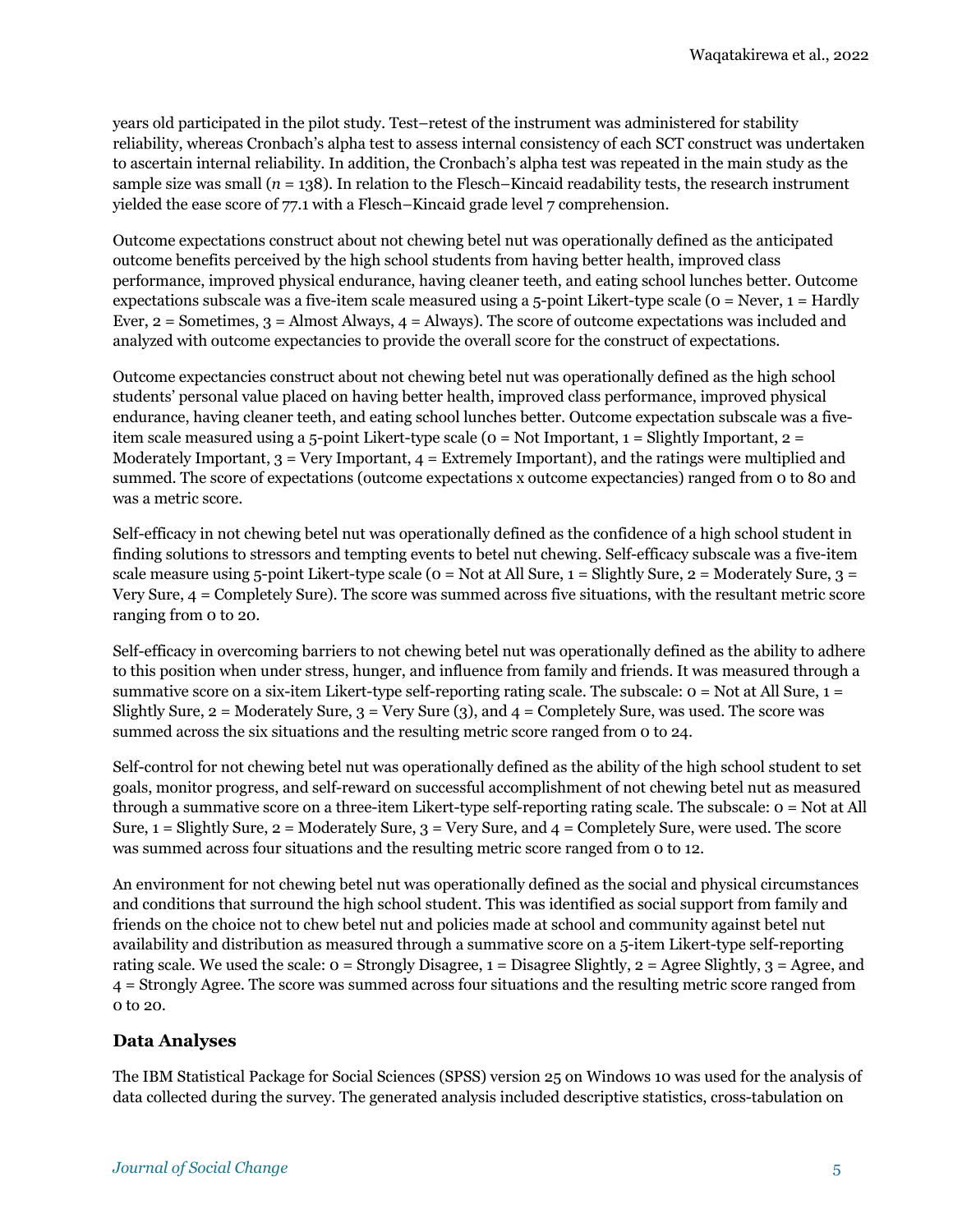certain demographic and social characteristics, and multiple regression and multiple logistic regression analysis on the study's six hypothetical research questions. Additionally, the SPSS Amos version 25 was utilized for confirmatory factor analysis to determine whether the number of factors and the loadings of measured variables conformed to what was expected based on theory. For multiple linear regression, the a priori criteria of the probability of *F* to enter the predictor in the model was chosen as less than and equal to 0.05 and for removing the predictor as greater than and equal to 0.10.

## **Results**

#### **Pilot Study**

We undertook a pilot study to evaluate the reliability and validity of the research instrument developed. Test– retest reliability, also known as stability, is the extent of association between two or more measurements taken over time (Sharma & Petosa, 2014). Thirty students volunteered in the survey and the same students repeated the survey after an interval of 7 days. For the Pearson coefficient value, Nunnally and Bernstein (1994) recommend a value of 0.70 as acceptable, 0.80 as better, and 0.90 as excellent. Table 1 displays the test– retest reliability coefficient of the betel nut chewing behavior instrument in the pilot study.

| Subscale                           | Test-retest reliability coefficient |
|------------------------------------|-------------------------------------|
| Outcome expectation                | 0.829                               |
| Outcome expectancy                 | 0.70                                |
| Self-Efficacy                      | 0.710                               |
| Self-Efficacy to overcome barriers | 0.813                               |
| Self-Control                       | 0.733                               |
| <b>Environment factors</b>         | 0.718                               |

**Table 1.** *Test–Retest Reliability Coefficient of Betel Nut Chewing Behavior Instrument*

#### **Instrument Validation**

In this research, the face and content validity of the instrument validity were obtained through a panel of three experts on the SCT. Sharma and Petosa (2014) explained that content validity measures whether the items adequately assess each construct within the universe of content as operationally defined. The panel of experts confirmed the readability, relevance, and clarity of items, hence asserting face and content validity of the SCT subscales of the instrument.

We undertook confirmatory factor analysis (CFA) to confirm factors for the SCT constructs in relation to betel nut use behavior and the maximum likelihood method to estimate the factor loading of each construct. The a priori level was an Eigenvalue greater than 1.0 and factor loadings of each item greater than 0.44. The subscales measuring outcome expectations, outcome expectancies, self-efficacy, and self-efficacy in overcoming barriers, self-control, and environment satisfied all criteria and confirmed one-factor solutions.

For reliability, we calculated Cronbach's alpha to measure the internal consistency for the five subscales used in this study. The scales and findings were, 1–outcome expectations to not chew betel nut (Cronbach's alpha = 0.83), 2–outcome expectancies to not chew betel nut (Cronbach's alpha = 0.76), 3–self-efficacy for not chewing betel nut (Cronbach's alpha = 0.85), 4–self-efficacy in overcoming barriers whilst choosing not to chew betel nut (Cronbach's alpha = 0.88), 5–self-control to not chew betel nut (Cronbach's alpha = 0.80), and 6–environment factors aiding in not chewing betel nut (Cronbach's alpha = 0.84). Collectively for the entire scale, Cronbach's alpha was 0.83. Sharma and Petosa (2014) stated that  $\alpha$  coefficients less than 0.5 were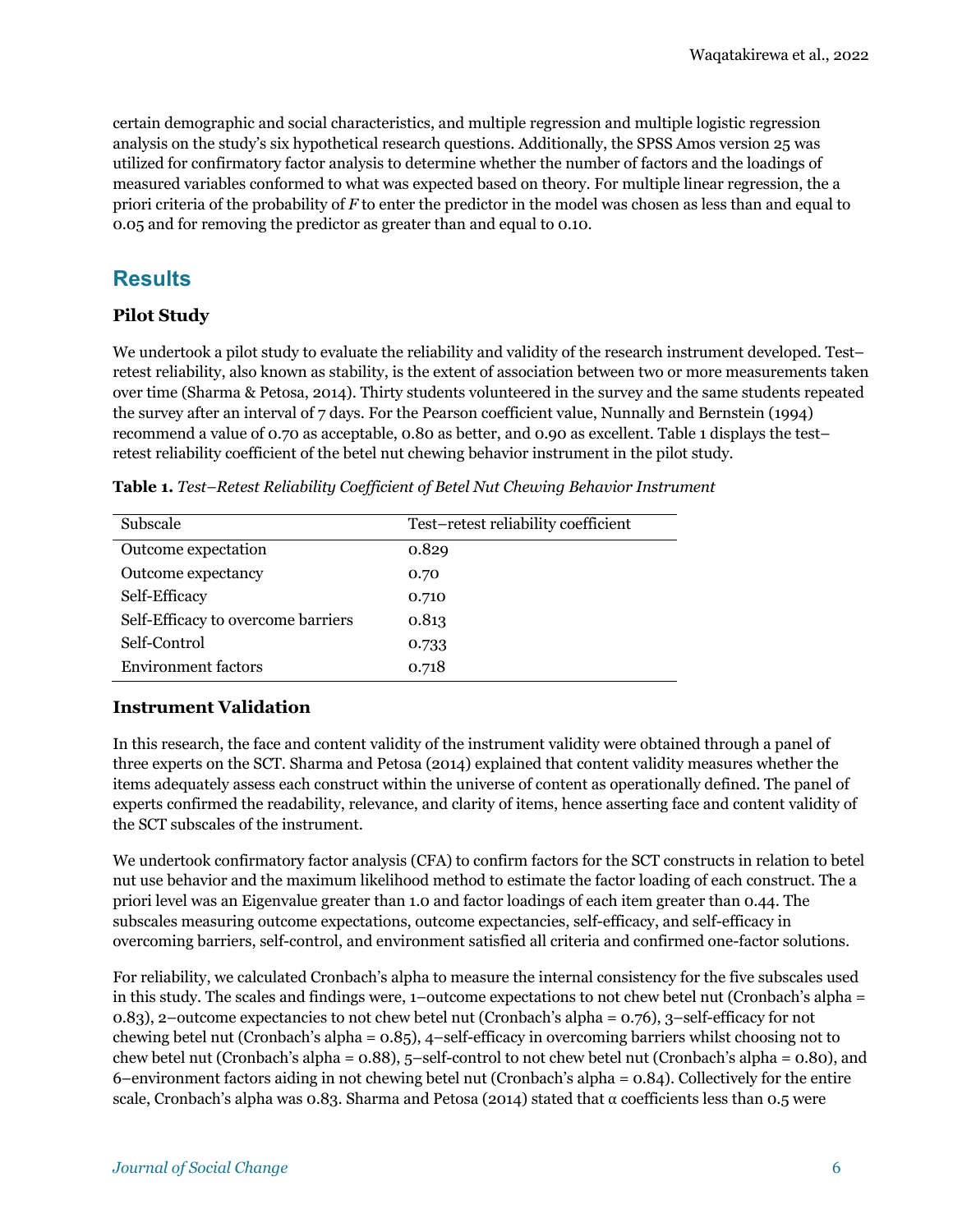usually unacceptable and purported to be unidimensional. Many methodologists view coefficients between 0.65 and 0.8 for whole scale and subscales as the minimum acceptable value. In the study, all of the subscales were determined to be reliable, with a value above 0.70.

#### **Demographic and Social Characteristics of the Study Population**

From a total of 154 students from three secondary schools who participated in the survey, we determined the final sample number of 138. Table 2 displays the key demographic and social characteristics of the sample population. The gender distribution of the final participants was 62 (44.9%) male and 76 (55.1%) female. The students' ages ranged from 17–23 years and the mean age was 18.9 years. The frequency distribution of the participants' age group revealed the following percentages, 17 years = 4%, 18 years = 37%, 19 years = 56%, 20 years =  $29\%$ ,  $21$  years =  $6\%$ ,  $22$  years =  $4\%$ , and  $23$  years =  $2\%$ .

| Variable   |          | Frequency $(n)$ | Percentage-<br>Actual $(\%)$ | Percentage-<br>Cumulative $(\%)$ |
|------------|----------|-----------------|------------------------------|----------------------------------|
| <b>Sex</b> | Male     | 62              | 44.9                         | 44.9                             |
|            | Female   | 76              | 55.1                         | 100                              |
| Age        | 17 years | 6               | 4.3                          | 4.3                              |
|            | 18 years | 41              | 29.7                         | 34.1                             |
|            | 19 years | 55              | 39.9                         | 73.9                             |
|            | 20 years | 30              | 21.7                         | 95.7                             |
|            | 21 years | 5               | 3.6                          | 993                              |
|            | 22 years | 1               | 0.7                          | 100                              |

**Table 2.** *Demographic Characteristics of Study Participants (n = 138)*

Table 3 shows certain social and behavioral characteristics of the study population, such as betel nut education, betel nut use, alcohol use, and smoking behavior. In the research questionnaire, these characteristics were listed in 5 subscales, but, for logistic regression, the variables were changed to dichotomy responses of "Yes" or "No." From the demographic and social characteristics, cross-tabulation analysis was also undertaken to ascertain the association between betel nut chewing and tobacco use.

| Question                                              | Response                        | Frequency $(n)$ | Percentage-<br>Percentage- |                   |  |  |
|-------------------------------------------------------|---------------------------------|-----------------|----------------------------|-------------------|--|--|
|                                                       |                                 |                 | Actual $(\%)$              | Cumulative $(\%)$ |  |  |
| Have you ever attended a betel nut awareness program? |                                 |                 |                            |                   |  |  |
|                                                       | N <sub>0</sub>                  | 76              | 55.1                       | 55.1              |  |  |
|                                                       | Yes                             | 62              | 44.9                       | 100               |  |  |
|                                                       | Have you ever chewed betel nut? |                 |                            |                   |  |  |
|                                                       | N <sub>0</sub>                  | 38              | 27.5                       | 27.5              |  |  |
|                                                       | Yes                             | 100             | 72.5                       | 100               |  |  |
| Do you currently smoke?                               |                                 |                 |                            |                   |  |  |
|                                                       | No                              | 125             | 90.6                       | 90.6              |  |  |
|                                                       | Yes                             | 13              | 9.4                        | 100               |  |  |
| Do you currently drink?                               |                                 |                 |                            |                   |  |  |
|                                                       | No                              | 166             | 84.1                       | 84.1              |  |  |
|                                                       | Yes                             | 22              | 15.9                       | 100               |  |  |

**Table 3.** *Substance Use and Behavioral Characteristics of Study Population (*n *= 138)*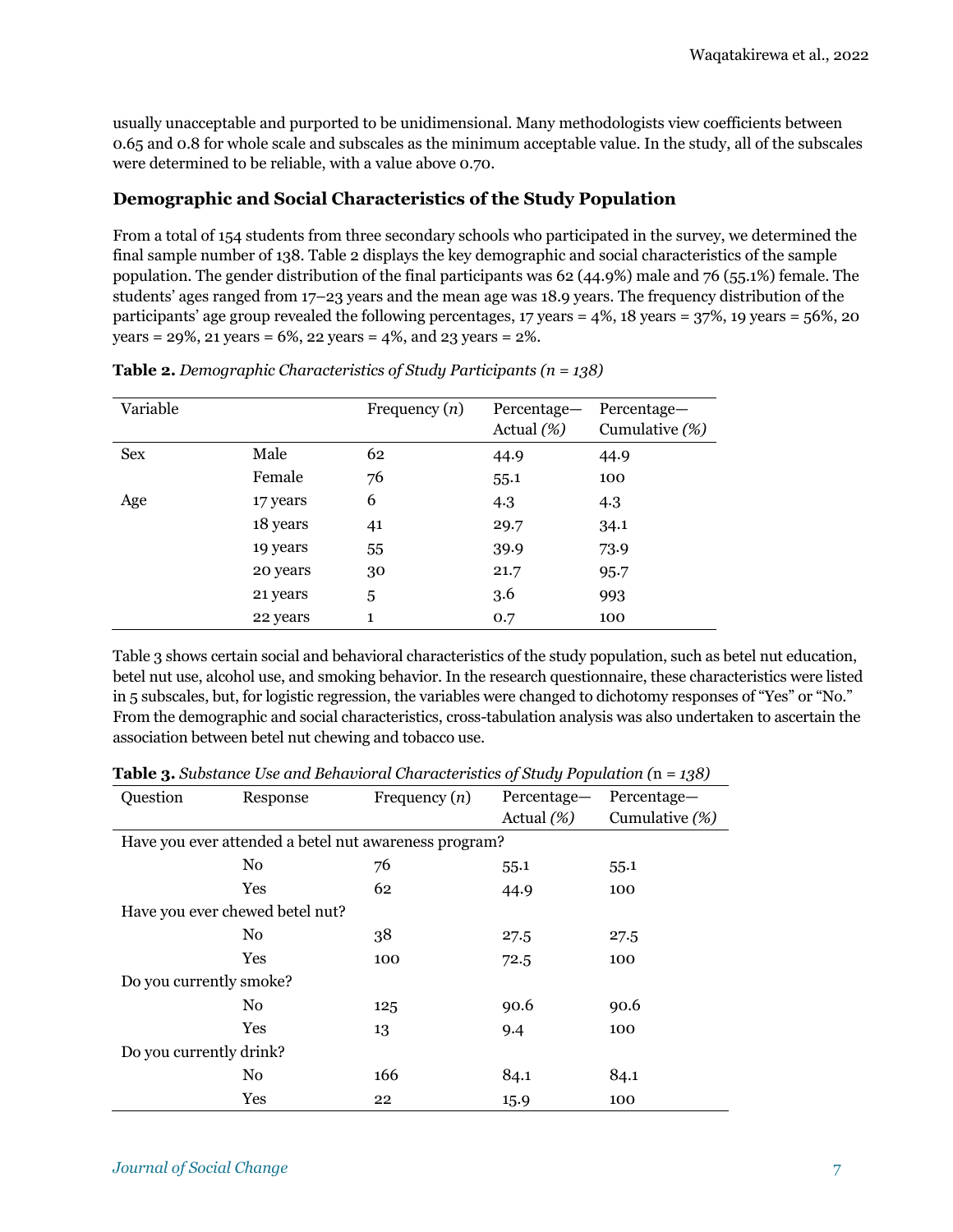For betel nut chewing, 27.5% responded to no previous use and 72.5% for past and ongoing use. Of the 100 (72.5%) students with betel nut use history, 31 (22.5%) were daily users of the fruit. Health education and health promotion against betel nut use was an important strategy against its use, and, in the study population, 76 (55.1%) of students reported not having had any exposure to health education or health awareness sessions against betel nut use. For alcohol use, only 22 (15.9%) students report having used alcohol. For tobacco use, 13 (9.4%) reported being current smokers.

#### **Descriptive Statistics of Study Variables**

The descriptive statistics for the outcome variables are summarized in Table 4. The construct table showed the collective summary of participants' responses to the SCT construct. Participants' responses cover all the possible ranges of the scores. All participants scored above the middle of the range and the standard deviation reflects the number of questions in the subscale. Responses to self-control are at the top of the range (10.4 units), whilst the constructs of self-efficacy not to chew betel (15.8 units) nut and self-control to overcome barriers (19.1 units) were closer to the middle of the range.

| <b>Constructs</b>         | <b>Possible</b><br>Ranges | Observed<br>Ranges | Mean (SD)  | Cronbach's<br>alpha |
|---------------------------|---------------------------|--------------------|------------|---------------------|
| Expectations              | $0 - 80$                  | $O-8O$             | 62.3(16.8) | 0.86                |
| Self-efficacy             | $0 - 20$                  | $0 - 20$           | 15.8(5.0)  | 0.87                |
| Self-efficacy to overcome | $0 - 24$                  | $0 - 24$           | 19.1(5.6)  | 0.88                |
| <b>barriers</b>           |                           |                    |            |                     |
| Self-control              | $0 - 12$                  | $0 - 12$           | 10.4(2.7)  | 0.86                |
| Environment               | $0 - 20$                  | $0 - 20$           | 16.4(4.8)  | 0.87                |

**Table 4**. *Summary of the SCT Constructs for Chewing Betel Nut (*n *= 138)*

Table 5 displays the findings of the multiple regression analysis.

**Table 5***. Parameter Estimates From the Final Multiple Regression Model for Betel Nut Chewing as Predicted by Social Cognitive Theory Constructs and Covariates (*n *= 138)*

| Variable             | B       | Std. Error | <b>Beta</b> | ÷        | $\boldsymbol{P}$ |
|----------------------|---------|------------|-------------|----------|------------------|
| (Constant)           | 1.191   | .210       |             | 5.670    | .000             |
| Smoke                | .288    | .208       | .167        | 1.384    | .169             |
| Alcohol              | .001    | .172       | .001        | .006     | .995             |
| Expectation          | .000    | .002       | .015        | .144     | .886             |
| Self-efficacy        | $-.008$ | .010       | $-.089$     | $-.811$  | .419             |
| SE-overcome barriers | $-.020$ | .009       | $-.256$     | $-2.289$ | .024             |
| Self-control         | $-.026$ | .023       | $-.127$     | $-1.143$ | .255             |
| Environment          | .013    | .010       | .124        | 1.298    | .197             |

 $F(7, 130) = 3.685$ ,  $p = .001$ ,  $R<sup>2</sup> = 0.166$ . Dependent variable was not chewing betel nut (yes/no); *B* = unstandardized coefficient; Std. Error = standard error of coefficient; Beta = standardized coefficient; *P*-value = level of significance.

Table 6 shows the binary logistic regression analysis on the association of the SCT constructs on betel nut use controlling for the covariates of alcohol and smoking on betel nut use.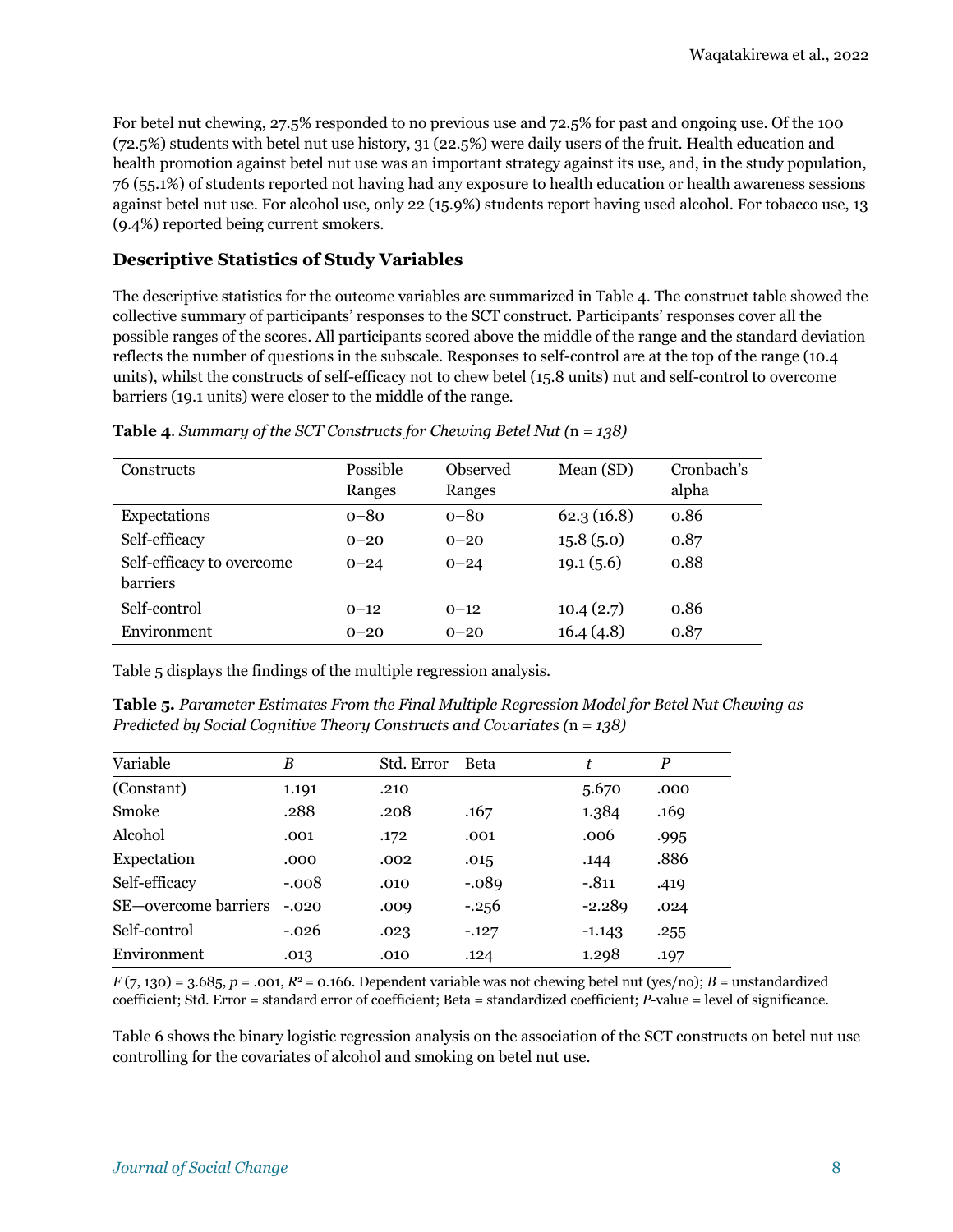| Variable                    | B        | SЕ        | Wald  | Df           | Sig. |
|-----------------------------|----------|-----------|-------|--------------|------|
| Smoke                       | 20.494   | 11002.583 | .000  | 1            | .999 |
| Alcohol                     | $-339$   | .986      | .118  | 1            | .731 |
| Expectation                 | .008     | .014      | .329  | $\mathbf{1}$ | .566 |
| Self-efficacy               | $-0.54$  | .059      | .839  | $\mathbf{1}$ | .360 |
| <b>SE Overcome barriers</b> | $-0.144$ | .062      | 5.374 | $\mathbf{1}$ | .020 |
| Self-Control                | $-.244$  | .172      | 2.018 | $\mathbf{1}$ | .155 |
| Environment                 | .061     | .061      | .987  | $\mathbf{1}$ | .320 |
| Constant                    | 5.527    | 1.768     | 9.771 | 1            | .002 |

**Table 6.** *Parameter Estimates From the Final Binary Logistic Regression for Betel Nut Use as Predicted by The SCT Constructs and Controlling for Covariates of Smoking and Alcohol Use (*N *= 138)*

The test of significance generated the following results;  $\chi^2$  (5, *n* = 138) = 21.56, *p* < 0.001. The model as a whole explained between 20% (Cox and Snell *R* square) and 28% (Nagelkerke *R* squared) of the variance and can correctly predict 74.6% of betel nut chewing. The Hosmer and Lemeshow chi-square was non-significant (*p* > 0.10), indicating a good fit of the model.

## **Discussion**

#### **Age and Gender**

Findings indicated that students in Year 12 were much older than the anticipated age group of 16 to 18 years. More than 65% of the students were 19 years old or older and having this older age group meant that the use of betel nut was well established amongst the students. Students reporting daily use of betel nut chewing were 22.5% of the study sample. Guo et al. (2013) reported that betel nut use initiation in Taiwan occurred as early as 13 years of age. Similarly, Tovosia et al. (2007) reported that betel quid chewing starts as early as 13.2 years of age in men and 14.7 years of age in women in the Solomon Islands.

#### **Betel Nut Chewing Prevalence**

Having up-to-date information on the current prevalence of betel nut chewing in young people, especially in schools, is important for health education and health promotion efforts by national authorities. For the Solomon Islands, the most recent study indicated a prevalence rate of 88% (90% males and 84% females) of betel nut chewers in the 15–24 years age group (Quinn et al., 2017). In the current study, the reported use of betel nut chewing (previous and current users) was 68% (59.3% males and 74.7% females). The age range of the study participants (17–22 years) fell within the age group of the Quinn et al. study, but the latter included both out-of-school youths (59%) and high school students (41%).

#### **Expectations to Chewing Betel Nut**

The study found that expectations were not significant for predicting betel nut chewing (*p* = 0.866). Outcome expectation was linked to outcome expectancy as the former is about the expected costs and benefits for different health habits, while the latter describes the value placed on the desired outcome following behavior or action (Bandura, 2004; Sharma, 2021). Lowenstein et al. (2013) stated that outcome expectation has a positive association with self-efficacy, and some studies have demonstrated the theoretical and clinical utility of applying both SCT constructs.

Outcome expectation is important in making decisions regarding engaging in a behavior or action and could be improved upon through education (Bandura, 2011). In addition, outcome expectations can be examined in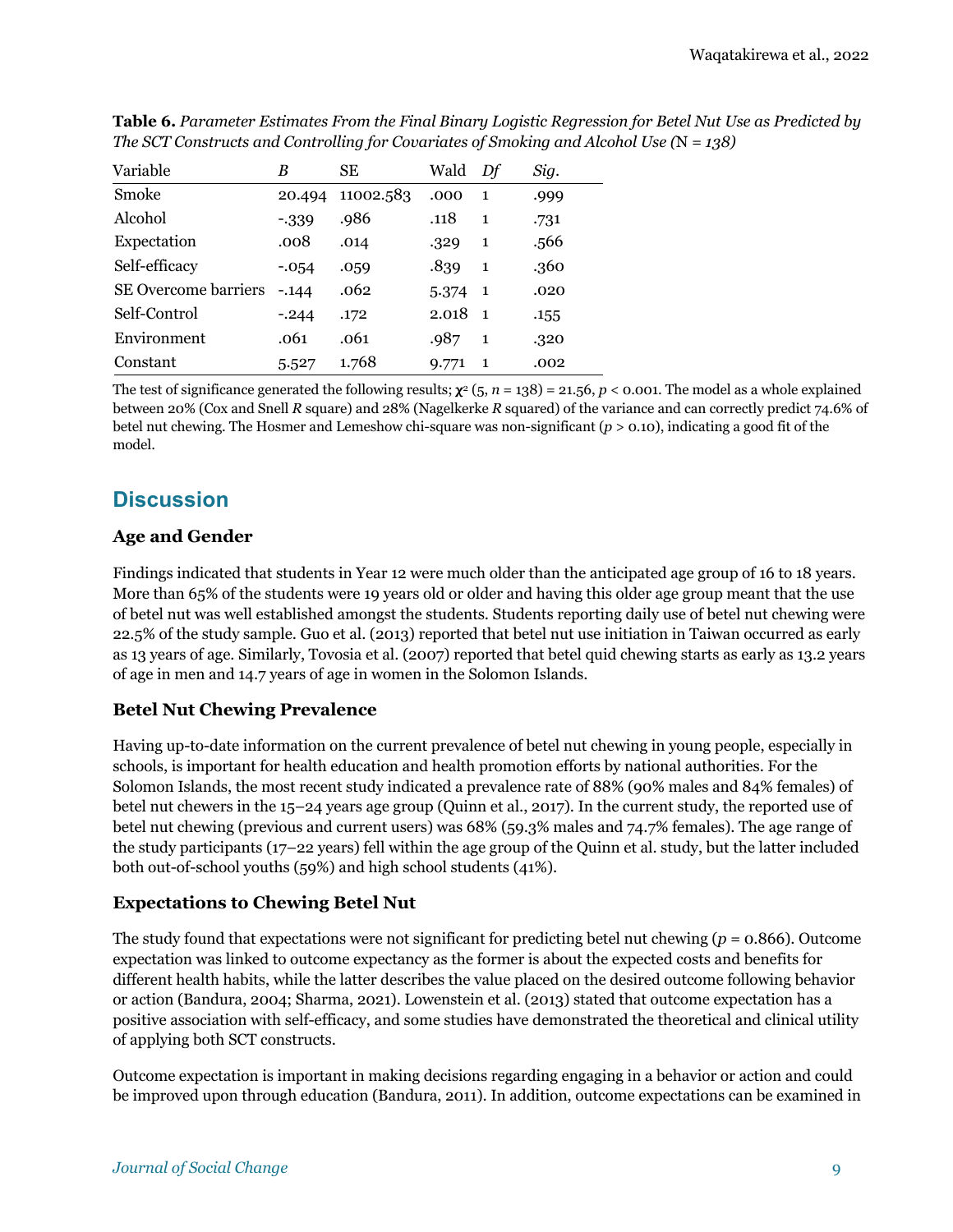future studies by employing the MTM construct of participatory dialogue in which the health educator can have a two-way session with the students regarding the benefits of behavioral change.

#### **Self-Efficacy to Chewing Betel Nut**

The current study results from the regression models revealed that self-efficacy was not significantly associated with chewing betel nut  $(p = 0.419)$ . According to Sharma (2021), self-efficacy is considered the strongest predictor of the SCT. Self-efficacy is akin to the construct of perceived behavioral control in the theory of planned behavior and behavioral confidence in the MTM (Sharma, 2015). According to Sharma, selfefficacy may have varying predictive power in different regions and cultures in the world and this may explain the difference in outcomes in the Solomon Islands and Taiwan betel nut studies.

Wang et al. (2007) employed self-efficacy in a health education intervention against betel nut chewing for adolescent students and concluded that after the intervention, there was a significant difference in the attitude and practice of betel nut chewing and self-efficacy of anti-betel nut chewing behavior among the students.

#### **Self-Efficacy in Overcoming Barriers to Chewing Betel Nut**

The study results obtained from the regression models revealed that self-efficacy in overcoming barriers was significant and weakly associated with not chewing betel nut (*p* <.001). This construct was the only one found to have some association with the behavior of not chewing betel nut in the study population. Self-efficacy to overcome barriers, along with other SCT constructs explained 14% of the betel nut chewing behavior. In addition, there was a significant (*p* <.001) association between self-efficacy to overcome barriers to not chewing betel nut and betel nut chewing.

The SCT construct of self-efficacy is influenced by a person's specific capabilities and other individual factors, as well as by environmental factors of barriers and facilitators. Sharma (2015), in discussing the HBM, stated that perceived barriers were the most important predictors of behaviors and addressing them would be essential for the model to be successful. As with other theories, the applicability of all the constructs of SCT to one public health problem may be difficult, especially in developing focused public health programs (Sharma, 2015).

#### **Self-Control and Betel Nut Chewing**

Self-control was found not to be a significant predictor for not chewing betel nut in secondary school students in the study (*p* = 0.255). Sharma, Wagner, & Wilkerson (2004) stated that self-control involved setting goals that are proximal and distal and set the course for change. Some other studies using the SCT construct of self-control have demonstrated the positive predictive power of the construct. Wills et al. (2008) tested the prediction that self-control would have buffering effects for adolescent substance use (tobacco, alcohol, and marijuana). The study findings concluded that the risk factors on substance use were reduced among persons with higher scores on good self-control (Wills et al., 2008). Utilizing self-control in prevention programs against betel nut chewing was an important consideration in this study. With the low predictive power demonstrated in this study, it would be worthwhile to consider incorporating the MTM construct of practice for change in future studies.

#### **Environment and Betel Nut Chewing**

The study results obtained from the regression models revealed that environment was not significantly associated with not chewing betel nut (*p* = 0.197). In the study, the SCT construct was referred to both for the social and physical environment factors.

In health education and health promotion for behavioral changes to betel nut chewing, limitation in obtainability and accessibility would at least support strategies to limit and curb use in the student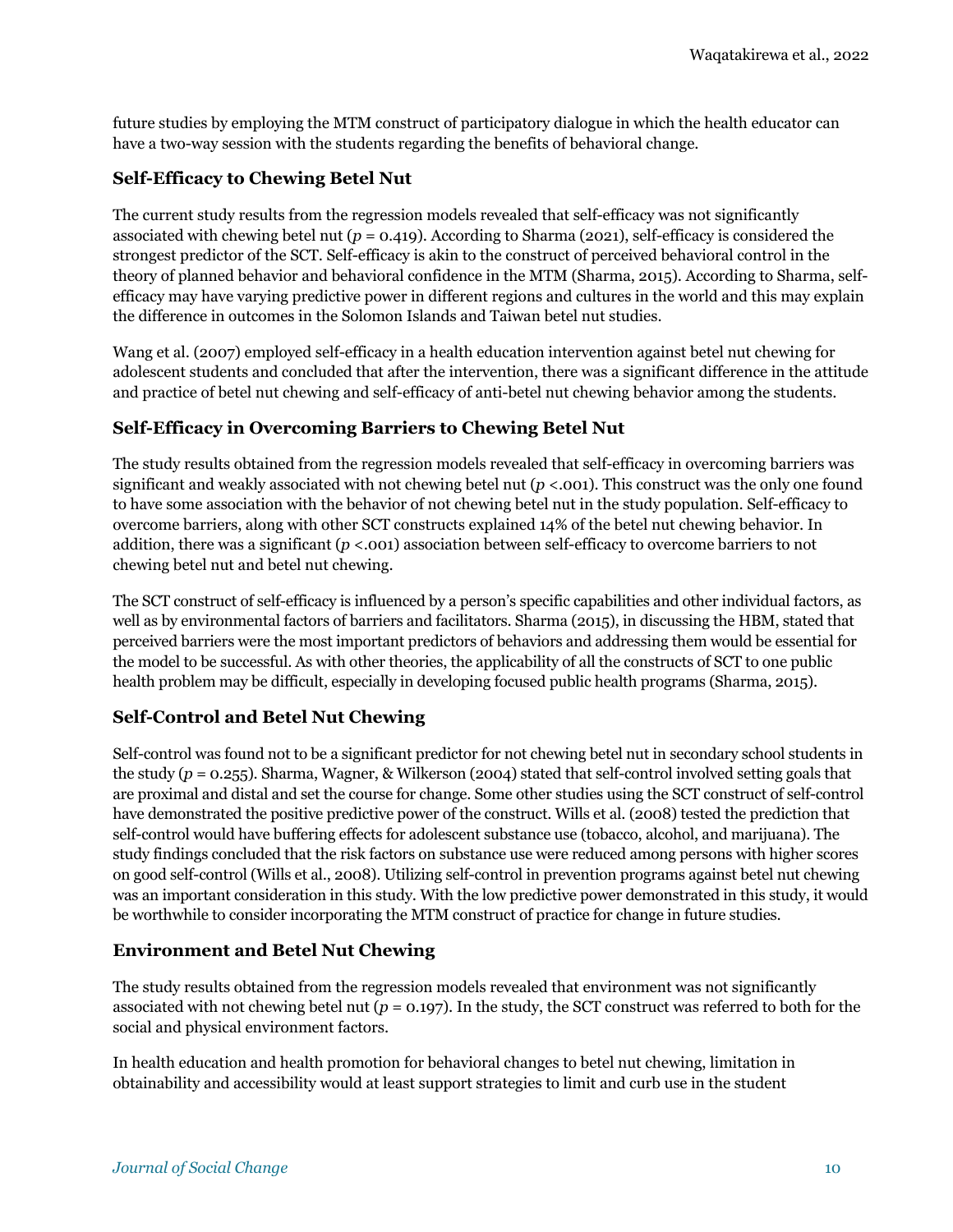population. Both physical and social environments should be ensured and strengthened in future betel nut use studies and interventions.

#### **Covariates of Tobacco and Alcohol**

Alcohol and tobacco use are two of the known covariates of betel nut chewing behavior. The stepwise multiple regression of all SCT constructs and the two covariates together showed that, as a set, only self-efficacy to overcome barriers was significantly related to intent for not chewing betel nut  $(p < .01)$ . In addition, covariates analysis showed that only smoking accounted for  $4\%$  of the variability in the outcome variable ( $p < .05$ ).

## **Implications for Practice**

The primary construct of SCT is self-efficacy, which is a behavior-specific confidence in one's ability to influence one's habit. Employing self-efficacy in health education intervention, Wang et al. (2007) explored the effects of preventive health education intervention in the knowledge, attitude, and practice of betel nut chewing and self-efficacy of anti-betel nut chewing for adolescent students in Taiwan. Wang et al. concluded that health education enabled students to better resist betel nut use and reaffirmed its importance in dealing with the health risk of betel nut chewing.

The findings of this research identified the need for generally more health education and health promotion programs on betel nut use in schools. The inclusion of behavioral theory concepts in health education and health promotion strategies would aid and improve decision-making and behavior adoption. Building selfconfidence and observational learning in students could be enhanced through strategies to involve mentors and role models and activities such as role-play, training, and workshops. Social support systems for positive behavior encouragement should also be considered alongside and developed for the local communities and school administration structures.

## **Limitations of the Study**

The study had some limitations. First, the study used a convenience sample that tends to limit generalizability of the results. Second, the design was cross-sectional in nature, which precludes causal inferences due to lack of temporality. Third, self-reports were utilized, which tend to introduce biases, such as dishonesty, exaggeration, etc. Fourth, the finding of students aged 19 years or older in the study may have negatively influenced results as betel nut chewing behavior could have been well established by then. Finally, from a practical point of view, it was not feasible to operationalize all the constructs of SCT.

## **Conclusion**

This is the first study on betel nut chewing behavior that employed the SCT to predict its use in high school students in a defined setting and population. In the study, the estimated betel nut use prevalence was 68% in the 17–22 year age group of high school students. The high prevalence rate of betel nut chewing in young people posed serious and ongoing challenges to authorities in their efforts to control substance use. Behavioral change intervention using theory is the ultimate goal towards limiting betel nut chewing in young people. In the study, the SCT was weakly predictive with low explained variance for not chewing betel nut in secondary school students. Of the five SCT constructs tested in the study, only self-efficacy to overcome barriers had a significant effect on betel nut chewing behavior. Similar to previous studies in the use of SCT to predict behavior, the findings showed that the SCT needs to be bolstered by newer theories like MTM of health behavior change for designing health educational interventions aimed at enhancing compliance.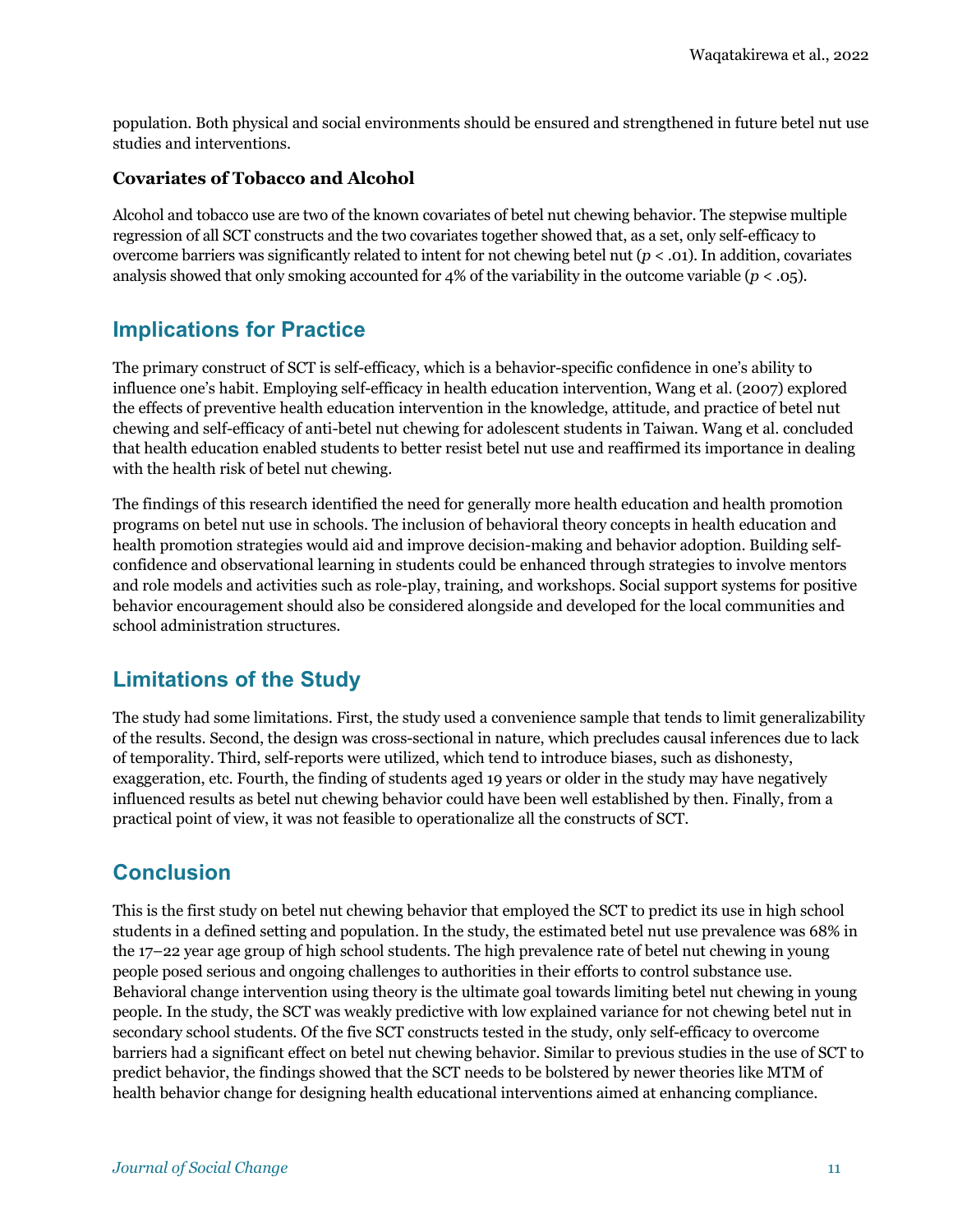## **Acknowledgments**

#### **Ethical Issues**

The authors declare no ethical issues.

#### **Conflict of Interest**

The authors declare no conflict of interest in this study.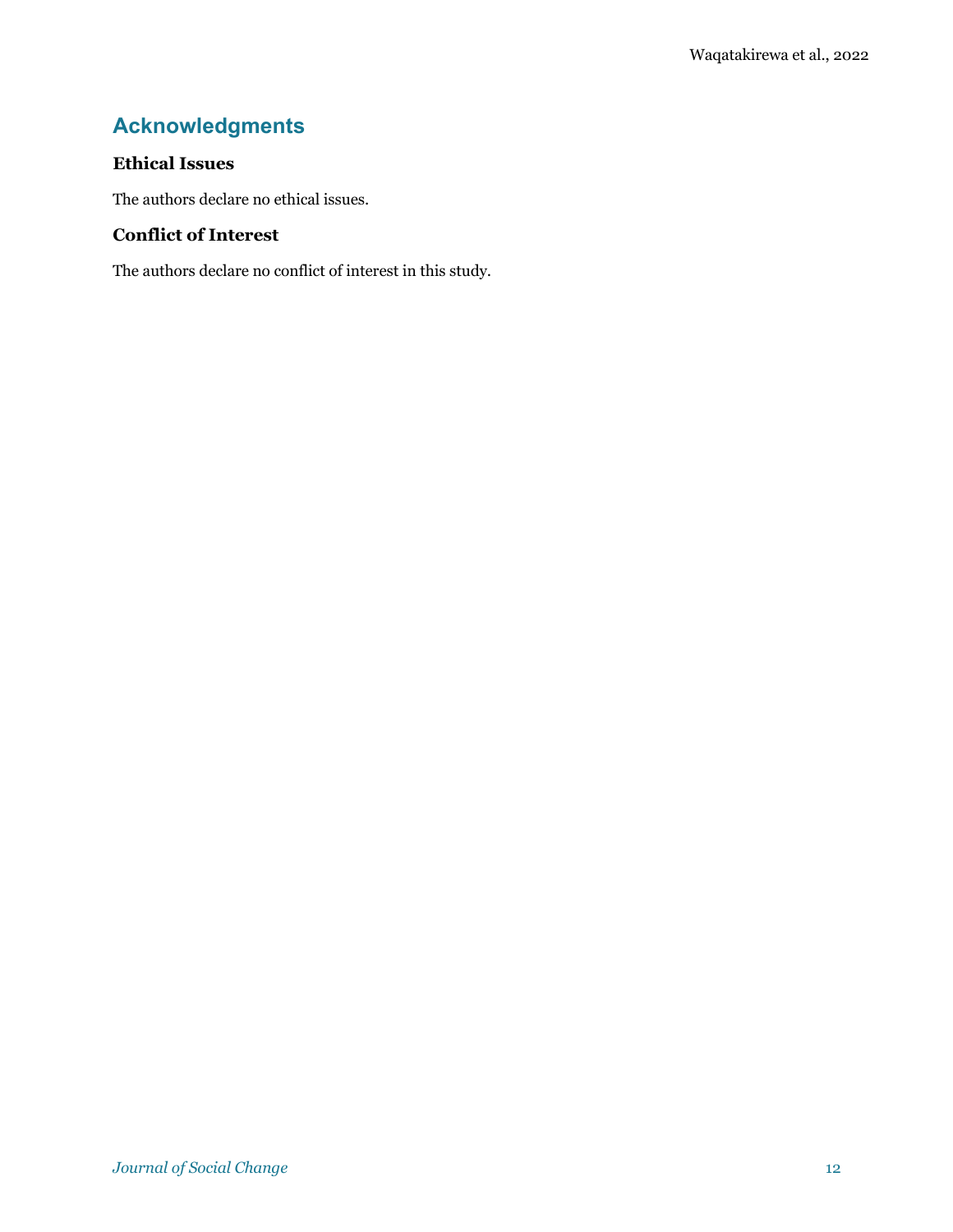## **References**

- Aziz, S. (2010). Coming to America: Betel nut and oral sub mucous fibrosis. *Journal of the American Dental Association*, *141*(4), 423–428. https://doi.org/10.14219/jada.archive.2010.0194
- Bandura, A. (2004). Health promotion by social cognitive means. *Health Education & Behavior*, *31*(2), 143– 164. https://doi.org/10.1177/1090198104263660
- Bandura, A. (2011). A social cognitive perspective on positive psychology. *Revista de Psicología Social, 26*(1), 7–20. https://doi.org/10.1174/021347411794078444
- Beecher, D. M., Hartman, K. S., & Christen, A. G. (1985). Betel nut chewing in the United States: An old habit in a new country. *Journal of the Indiana Dental Association*, *64*(6), 42. www.ncbi.nlm.nih.gov/pubmed/3867749
- Bennett, B., Sharma, M., Bennett, R., Mawson, A. R., Buxbaum, S. G., & Sung, J. H. (2018). Using social cognitive theory to predict medication compliance behavior in patients with depression in southern United States in 2016 in a cross-sectional study. *Journal of Caring Sciences*, *7*(1), 1–8. https://doi.org/10.15171/jcs.2018.001
- Chen, K. T., Chen, C. J., Fagot-Campagna, A., & Narayan, K. M. (2001). Tobacco, betel quid, alcohol, and illicit drug use among 13- to 35-year-olds in I-Lan, rural Taiwan: Prevalence and risk factors. *American Journal of Public Health*, *91*(7), 1130. https://doi.org/10.2105/ajph.91.7.1130
- Chen, H. Y., & Waigandt, A. C. (2009). Betel nut chewing behavior among adolescents in eastern Taiwan: A cluster analysis. *Journal of Drug Education*, *39*(1), 73–93. https://doi.org/10.2190/de.39.1.e
- Cooper, G., Sharma, M., Bennett, R., Mawson, A. R., Buxbaum, S. G., & Sung, J. H. (2016). Using social cognitive theory to predict preventive health screening behaviors among type 2 diabetics. *American Journal of Health Studies, 31*(2), 94–104. https://doi.org/10.47779/ajhs.2016.140
- Croucher, R., & Islam, S. (2002). Socio-economic aspects of areca nut use*. Addiction Biology*, 7(1), 139–146. https://doi.org/10.1080/13556210120091518
- Dai, C. L., & Sharma, M. (2014). Predicting childhood obesity prevention behaviors using social cognitive theory for elementary school students in Taiwan. *International Journal of Health Promotion and Education*, *52*(6), 339–345. https://doi.org/10.1080/14635240.2014.923283
- Guo, S.-E., Huang, T.-J., Huang, J.-C., Lin, M.-S., Hong, R.-M., Chang, C.-H., & Chen, M.-Y. (2013). Alcohol, betel-nut and cigarette consumption are negatively associated with health promoting behaviors in Taiwan: A cross-sectional study. *BMC Public Health, 13*(1). https://doi.org/10.1186/1471-2458-13-257
- Ghani, W. M., Razak, I. A., Yang, Y.-H., Talib, N. A., Ikeda, N., Axell, T., & Zain, R. B. (2011). Factors affecting commencement and cessation of betel quid chewing behaviour in Malaysian adults. *BMC Public Health, 11*(1). https://doi.org/10.1186/1471-2458-11-82
- International Agency for Research on Cancer Working Group on the Evaluation of Carcinogenic Risks to Humans and World Health Organization. (2004). *Betel-quid and areca-nut chewing and some areca-nut-derived nitrosamines* (Vol. 85). IARC.
- Lipsey, M. W., & Wilson, D. B. (1993). The efficacy of psychological, educational, and behavioral treatment: Confirmation from meta-analysis. *American Psychologist, 48*(12), 1181–1209. https://doi.org/10.1037/0003-066x.48.12.1181
- Lowenstein, L. M., Perrin, E. M., Campbell, M. K., Tate, D. F., Cai, J., & Ammerman, A. S. (2013). Primary care providers' self-efficacy and outcome expectations for childhood obesity counseling. *Childhood Obesity*, *9*(3), 208–215.
- Nunnally, J. C., & Bernstein, I. H. (1994). The assessment of reliability. *Psychometric Theory, 3*, 248–292.